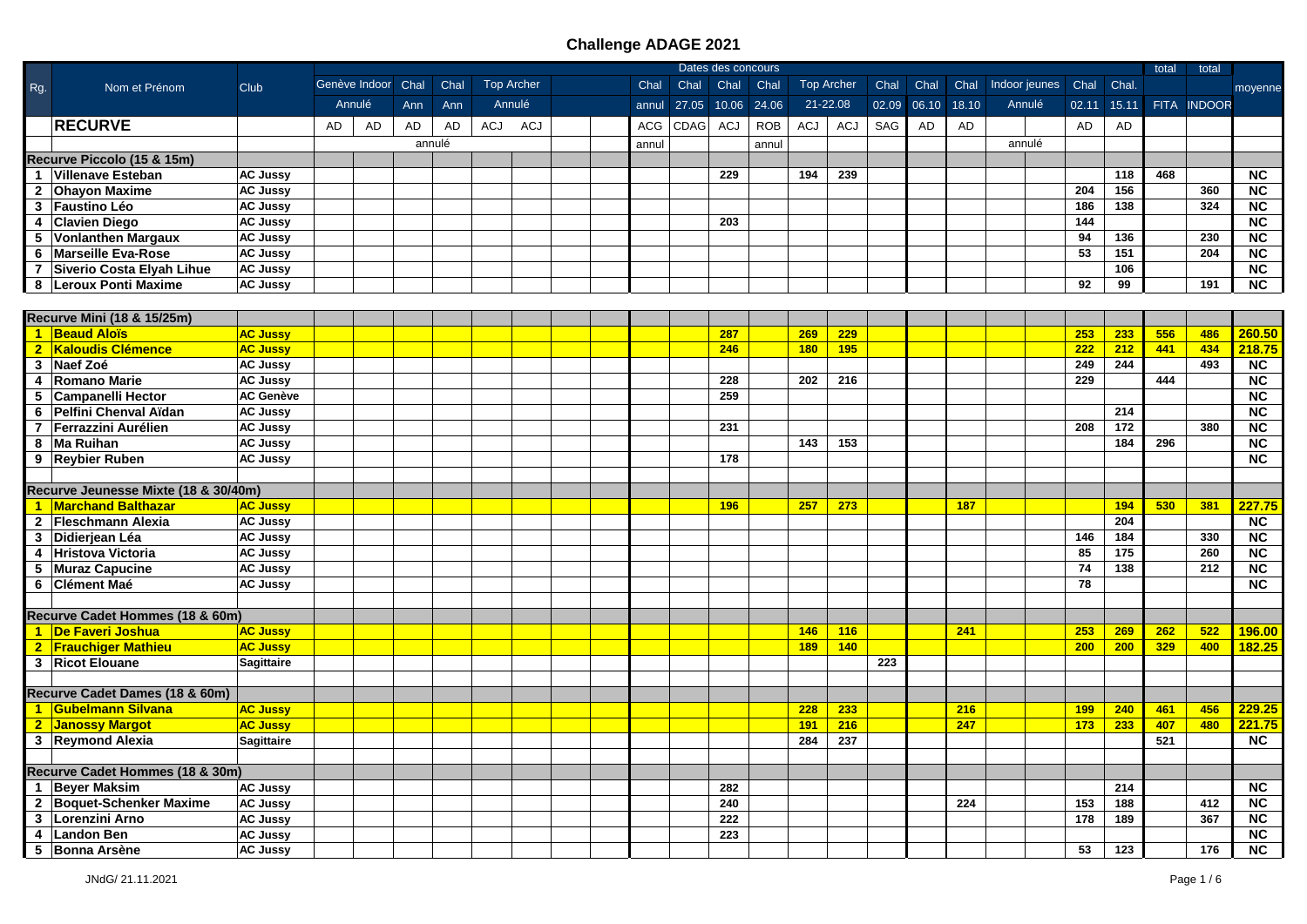|                         |                                            |                   | Dates des concours<br>Genève Indoor Chal<br><b>Top Archer</b><br><b>Top Archer</b><br>Chal Indoor jeunes Chal<br>Chal |        |     |      |  |        |  |  |       |                   |      |      |     | total    | total |                   |     |        |       |       |     |             |                              |
|-------------------------|--------------------------------------------|-------------------|-----------------------------------------------------------------------------------------------------------------------|--------|-----|------|--|--------|--|--|-------|-------------------|------|------|-----|----------|-------|-------------------|-----|--------|-------|-------|-----|-------------|------------------------------|
| Rg.                     | Nom et Prénom                              | Club              |                                                                                                                       |        |     | Chal |  |        |  |  |       | Chal              | Chal | Chal |     |          | Chal  | Chal              |     |        |       | Chal  |     |             | moyenne                      |
|                         |                                            |                   |                                                                                                                       | Annulé | Ann | Ann  |  | Annulé |  |  | annul | 27.05 10.06 24.06 |      |      |     | 21-22.08 |       | 02.09 06.10 18.10 |     | Annulé | 02.11 | 15.11 |     | FITA INDOOR |                              |
|                         | 6 Vernet Antoine                           | <b>AC Jussy</b>   |                                                                                                                       |        |     |      |  |        |  |  |       |                   |      |      |     |          |       |                   |     |        | 122   | 53    |     | 175         | <b>NC</b>                    |
|                         | 7 Caillier Merlin                          | <b>AC Jussy</b>   |                                                                                                                       |        |     |      |  |        |  |  |       |                   |      |      |     |          |       |                   |     |        | 43    | 110   |     | 153         | $\overline{\text{NC}}$       |
|                         | 8   Lellouche Loris                        | <b>AC Jussy</b>   |                                                                                                                       |        |     |      |  |        |  |  |       |                   |      |      |     |          |       |                   |     |        | 14    |       |     |             | <b>NC</b>                    |
|                         |                                            |                   |                                                                                                                       |        |     |      |  |        |  |  |       |                   |      |      |     |          |       |                   |     |        |       |       |     |             |                              |
|                         | Recurve Cadet Dames (18 & 30m)             |                   |                                                                                                                       |        |     |      |  |        |  |  |       |                   |      |      |     |          |       |                   |     |        |       |       |     |             |                              |
|                         | 1 Janossy Margot                           | <b>AC Jussy</b>   |                                                                                                                       |        |     |      |  |        |  |  |       |                   | 285  |      |     |          |       |                   | 247 |        | 173   | 233   |     | 480         | <b>NC</b>                    |
|                         | 2 Gubelmann Silvana                        | <b>AC Jussy</b>   |                                                                                                                       |        |     |      |  |        |  |  |       |                   | 294  |      |     |          |       |                   | 216 |        | 199   | 240   |     | 456         | $\overline{\text{NC}}$       |
|                         | 3 Reymond Alexia                           | <b>Sagittaire</b> |                                                                                                                       |        |     |      |  |        |  |  |       |                   |      |      |     |          | 280   |                   |     |        |       |       |     |             | $\overline{\text{NC}}$       |
| $\overline{\mathbf{4}}$ | Thalmann Lina                              | <b>AC Jussy</b>   |                                                                                                                       |        |     |      |  |        |  |  |       |                   |      |      |     |          |       |                   |     |        | 219   |       |     |             | $\overline{\text{NC}}$       |
|                         | 5 Favre Manon                              | <b>AC Jussy</b>   |                                                                                                                       |        |     |      |  |        |  |  |       |                   |      |      |     |          |       |                   |     |        | 176   | 209   |     | 385         | $\overline{\text{NC}}$       |
| 6                       | <b>Debons Eloïse</b>                       | <b>AC Jussy</b>   |                                                                                                                       |        |     |      |  |        |  |  |       |                   | 247  |      |     |          |       |                   |     |        | 143   | 193   |     | 336         | $\overline{NC}$              |
| $\overline{7}$          | <b>Bakshi Palak</b>                        | <b>AC Jussy</b>   |                                                                                                                       |        |     |      |  |        |  |  |       |                   |      |      |     |          |       |                   |     |        | 167   | 165   |     | 332         | NC                           |
| 8                       | <b>Auberson Victoriya</b>                  | <b>AC Jussy</b>   |                                                                                                                       |        |     |      |  |        |  |  |       |                   | 168  |      |     |          |       |                   |     |        | 155   | 155   |     | 310         | NC                           |
| 9                       | Verdeguer Savannah                         | <b>AC Jussy</b>   |                                                                                                                       |        |     |      |  |        |  |  |       |                   |      |      |     |          |       |                   |     |        | 113   | 136   |     | 249         | NC                           |
|                         | 10 Ramu Salomé                             | <b>AC Jussy</b>   |                                                                                                                       |        |     |      |  |        |  |  |       |                   |      |      |     |          |       |                   |     |        | 94    | 73    |     | 167         | $\overline{\text{NC}}$       |
|                         | 11 Verre Flore                             | <b>AC Jussy</b>   |                                                                                                                       |        |     |      |  |        |  |  |       |                   |      |      |     |          |       |                   |     |        | 8     | 80    |     | 88          | <b>NC</b>                    |
|                         | 12 Debons Camille                          | <b>AC Jussy</b>   |                                                                                                                       |        |     |      |  |        |  |  |       |                   |      |      |     |          |       |                   |     |        | 38    |       |     |             | <b>NC</b>                    |
|                         |                                            |                   |                                                                                                                       |        |     |      |  |        |  |  |       |                   |      |      |     |          |       |                   |     |        |       |       |     |             |                              |
|                         | Recurve Junior Hommes (18 & 70m)           |                   |                                                                                                                       |        |     |      |  |        |  |  |       |                   |      |      |     |          |       |                   |     |        |       |       |     |             |                              |
|                         | 1 Camesi Daniel                            | <b>AC Jussy</b>   |                                                                                                                       |        |     |      |  |        |  |  |       |                   | 245  |      | 250 | 237      |       |                   |     |        |       | 262   | 495 |             | <b>NC</b>                    |
|                         | 2 Marseille Alex                           | <b>AC Jussy</b>   |                                                                                                                       |        |     |      |  |        |  |  |       |                   |      |      |     |          |       |                   |     |        | 202   | 220   |     | 422         | <b>NC</b>                    |
|                         | 3 Bach Achille                             | <b>AC Jussy</b>   |                                                                                                                       |        |     |      |  |        |  |  |       |                   |      |      |     |          |       |                   |     |        | 144   | 159   |     | 303         | <b>NC</b>                    |
|                         |                                            |                   |                                                                                                                       |        |     |      |  |        |  |  |       |                   |      |      |     |          |       |                   |     |        |       |       |     |             |                              |
|                         | Recurve Junior Dames (18 & 70m)            |                   |                                                                                                                       |        |     |      |  |        |  |  |       |                   |      |      |     |          |       |                   |     |        |       |       |     |             |                              |
|                         | 1 Zarola Carmen                            | <b>AC Jussy</b>   |                                                                                                                       |        |     |      |  |        |  |  |       |                   |      |      | 185 | 130      |       |                   | 164 |        | 135   | 197   | 315 | 361         | 169.00                       |
|                         |                                            |                   |                                                                                                                       |        |     |      |  |        |  |  |       |                   |      |      |     |          |       |                   |     |        |       |       |     |             |                              |
|                         | Recurve Découverte Junior Dames (18 & 30m) |                   |                                                                                                                       |        |     |      |  |        |  |  |       |                   |      |      |     |          |       |                   |     |        |       |       |     |             |                              |
|                         | 1 Montini Malena                           | <b>AC Jussy</b>   |                                                                                                                       |        |     |      |  |        |  |  |       |                   | 240  |      |     |          |       |                   |     |        | 186   | 222   |     | 408         | <b>NC</b>                    |
|                         | 2 Ducimetière Laetitia                     | <b>AC Jussy</b>   |                                                                                                                       |        |     |      |  |        |  |  |       |                   | 286  |      |     |          |       |                   | 195 |        | 181   | 185   |     | 380         | $\overline{\text{NC}}$       |
| 3                       | <b>Blondeau Julie</b>                      | <b>AC Jussy</b>   |                                                                                                                       |        |     |      |  |        |  |  |       |                   |      |      |     |          |       |                   |     |        | 221   |       |     |             | $\overline{\text{NC}}$       |
| 4                       | <b>Hertig Solène</b>                       | <b>AC Jussy</b>   |                                                                                                                       |        |     |      |  |        |  |  |       |                   | 189  |      |     |          |       |                   |     |        |       |       |     |             | $\overline{\text{NC}}$       |
| 5                       | David Porthillo Laura                      | <b>AC Jussy</b>   |                                                                                                                       |        |     |      |  |        |  |  |       |                   |      |      |     |          |       |                   |     |        | 132   | 145   |     | 277         | $\overline{NC}$              |
| 6                       | <b>Favrat Kanokwan</b>                     | <b>AC Jussy</b>   |                                                                                                                       |        |     |      |  |        |  |  |       |                   |      |      |     |          |       |                   |     |        | 123   | 124   |     | 247         | $\overline{NC}$              |
| $\overline{7}$          | Jullier Sara                               | <b>AC Jussy</b>   |                                                                                                                       |        |     |      |  |        |  |  |       |                   | 82   |      |     |          |       |                   | 51  |        | 46    | 53    |     | 104         | NC                           |
|                         |                                            |                   |                                                                                                                       |        |     |      |  |        |  |  |       |                   |      |      |     |          |       |                   |     |        |       |       |     |             |                              |
|                         | Recurve Découverte Hommes (18 & 30m)       |                   |                                                                                                                       |        |     |      |  |        |  |  |       |                   |      |      |     |          | 261   |                   |     |        |       |       |     |             | $\overline{\text{NC}}$       |
|                         | 1 Jenny Florian                            | <b>Sagittaire</b> |                                                                                                                       |        |     |      |  |        |  |  |       |                   |      |      |     |          |       |                   | 207 |        |       |       |     |             | $\overline{\text{NC}}$       |
|                         | 2 Navarro Jean-Baptiste                    | <b>AC Jussy</b>   |                                                                                                                       |        |     |      |  |        |  |  |       |                   |      |      |     |          |       |                   |     |        |       |       |     |             |                              |
| 3                       | <b>Kaloudis Nicolas</b>                    | <b>AC Jussy</b>   |                                                                                                                       |        |     |      |  |        |  |  |       |                   | 192  |      |     |          |       |                   |     |        |       |       |     |             | NC<br>$\overline{\text{NC}}$ |
| 4                       | <b>Besson Pascal</b>                       | <b>AC Jussy</b>   |                                                                                                                       |        |     |      |  |        |  |  |       |                   | 88   |      |     |          |       |                   | 183 |        |       |       |     |             | <b>NC</b>                    |
|                         | 5 Romano Angelo                            | <b>AC Jussy</b>   |                                                                                                                       |        |     |      |  |        |  |  |       |                   |      |      |     |          |       |                   |     |        |       |       |     |             |                              |
|                         | Recurve Hommes (18 & 70m)                  |                   |                                                                                                                       |        |     |      |  |        |  |  |       |                   |      |      |     |          |       |                   |     |        |       |       |     |             |                              |
|                         | 1 Bettazza Adriano                         | <b>AC Jussy</b>   |                                                                                                                       |        |     |      |  |        |  |  |       |                   | 306  |      | 293 | 302      | 299   |                   |     |        | 267   |       | 608 |             | $\overline{NC}$              |
| $\mathbf{2}$            | Vercelini Serge                            | <b>AC Genève</b>  |                                                                                                                       |        |     |      |  |        |  |  |       |                   | 301  |      |     |          | 296   |                   |     |        |       |       | 597 |             | <b>NC</b>                    |
| 3                       | <b>Hordez Antoine</b>                      | <b>Sagittaire</b> |                                                                                                                       |        |     |      |  |        |  |  |       |                   | 256  |      |     |          | 277   |                   |     |        |       |       | 533 |             | <b>NC</b>                    |
|                         | 4 Campanella Danio                         | <b>AC Genève</b>  |                                                                                                                       |        |     |      |  |        |  |  |       |                   | 283  |      |     |          |       |                   |     |        |       |       |     |             | $\overline{\text{NC}}$       |
|                         |                                            |                   |                                                                                                                       |        |     |      |  |        |  |  |       |                   |      |      |     |          |       |                   |     |        |       |       |     |             |                              |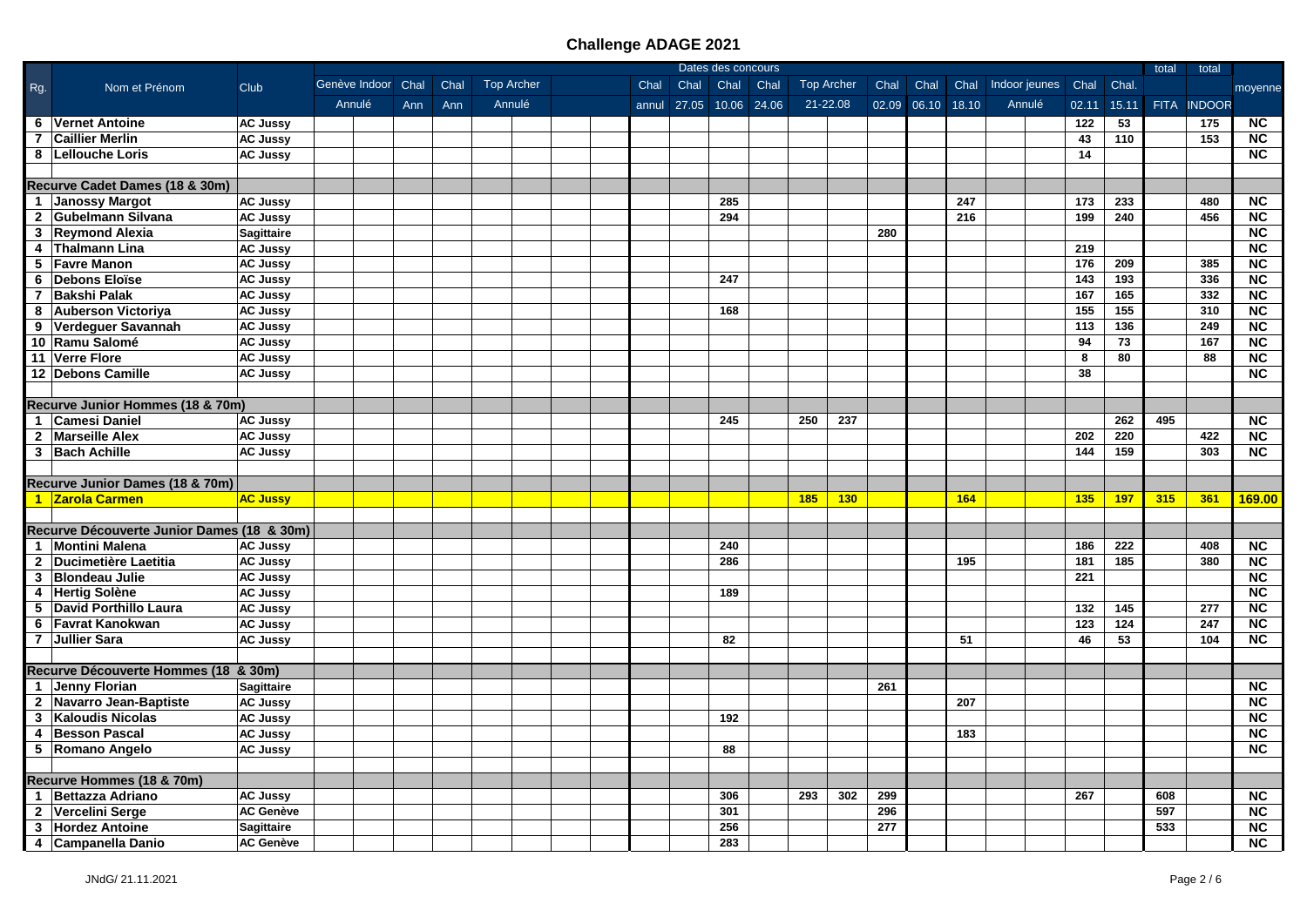|                |                                              |                   |                    |     |      |                   |  |      |                         | Dates des concours |      |     |                   |      |                   |     |                         |     |             | total | total       |                        |
|----------------|----------------------------------------------|-------------------|--------------------|-----|------|-------------------|--|------|-------------------------|--------------------|------|-----|-------------------|------|-------------------|-----|-------------------------|-----|-------------|-------|-------------|------------------------|
| Rg.            | Nom et Prénom                                | Club              | Genève Indoor Chal |     | Chal | <b>Top Archer</b> |  | Chal | Chal                    | Chal               | Chal |     | <b>Top Archer</b> | Chal | Chal              |     | Chal Indoor jeunes Chal |     | Chal.       |       |             | moyenne                |
|                |                                              |                   | Annulé             | Ann | Ann  | Annulé            |  |      | annul 27.05 10.06 24.06 |                    |      |     | 21-22.08          |      | 02.09 06.10 18.10 |     | Annulé                  |     | 02.11 15.11 |       | FITA INDOOR |                        |
|                | 5 Streda Josef                               | Sagittaire        |                    |     |      |                   |  |      |                         |                    |      |     |                   | 279  |                   |     |                         |     |             |       |             | <b>NC</b>              |
|                | 6 Pendville Cédric                           | <b>AC Jussy</b>   |                    |     |      |                   |  |      |                         |                    |      | 267 | 260               |      |                   |     |                         |     |             | 527   |             | $\overline{NC}$        |
| $\overline{7}$ | <b>Sand Enrique</b>                          | <b>AC Genève</b>  |                    |     |      |                   |  |      |                         | 241                |      |     |                   |      |                   |     |                         |     |             |       |             | $\overline{NC}$        |
|                | 8 Chriati Slim                               | <b>Sagittaire</b> |                    |     |      |                   |  |      |                         |                    |      |     |                   | 234  |                   |     |                         |     |             |       |             | NC                     |
|                |                                              |                   |                    |     |      |                   |  |      |                         |                    |      |     |                   |      |                   |     |                         |     |             |       |             |                        |
|                | Recurve Découverte Dames (18 d60 & 30m)      |                   |                    |     |      |                   |  |      |                         |                    |      |     |                   |      |                   |     |                         |     |             |       |             |                        |
|                | 1 Flament Sylvie                             | <b>AC Jussy</b>   |                    |     |      |                   |  |      |                         |                    |      |     |                   |      |                   | 250 |                         | 211 |             |       | 461         | <b>NC</b>              |
|                | 2 Kaloudis Sandra                            | <b>AC Jussy</b>   |                    |     |      |                   |  |      |                         | 204                |      |     |                   |      |                   |     |                         |     |             |       |             | <b>NC</b>              |
|                | 3 Arslan Céline                              | <b>AC Jussy</b>   |                    |     |      |                   |  |      |                         |                    |      |     |                   |      |                   |     |                         |     | 120         |       |             | $\overline{\text{NC}}$ |
|                |                                              |                   |                    |     |      |                   |  |      |                         |                    |      |     |                   |      |                   |     |                         |     |             |       |             |                        |
|                | Recurve Dames (18 & 70m)                     |                   |                    |     |      |                   |  |      |                         |                    |      |     |                   |      |                   |     |                         |     |             |       |             |                        |
|                | 1 de Giuli Valentine                         | <b>AC Jussy</b>   |                    |     |      |                   |  |      |                         | 314                |      | 293 | 291               |      |                   | 255 |                         | 265 | 289         | 607   | 554         | 290.25                 |
|                | 2 Schwager Françoise                         | <b>AC Jussy</b>   |                    |     |      |                   |  |      |                         | 221                |      |     |                   |      |                   | 256 |                         | 250 |             |       | 506         | $\overline{NC}$        |
|                | 3 Sand Mungii                                | <b>AC Genève</b>  |                    |     |      |                   |  |      |                         | 156                |      |     |                   |      |                   |     |                         |     |             |       |             | <b>NC</b>              |
|                |                                              |                   |                    |     |      |                   |  |      |                         |                    |      |     |                   |      |                   |     |                         |     |             |       |             |                        |
|                | Recurve Master Hommes (18 & 60m)             |                   |                    |     |      |                   |  |      |                         |                    |      |     |                   |      |                   |     |                         |     |             |       |             |                        |
|                | 1 Camesi Romano                              | <b>AC Jussy</b>   |                    |     |      |                   |  |      |                         |                    |      | 265 | 264               |      |                   |     |                         | 236 | 237         | 529   | 473         | 250.50                 |
|                | 2 Vercellini Serge                           | <b>AC Genève</b>  |                    |     |      |                   |  |      |                         |                    |      | 313 | 301               |      |                   |     |                         |     |             | 614   |             | NC                     |
|                | 3 Chraiti Slim                               | <b>Sagittaire</b> |                    |     |      |                   |  |      |                         |                    |      | 290 | 277               |      |                   |     |                         |     |             | 567   |             | $\overline{\text{NC}}$ |
|                |                                              |                   |                    |     |      |                   |  |      |                         |                    |      |     |                   |      |                   |     |                         |     |             |       |             |                        |
|                | Recurve Master Dames (18 & 60m)              |                   |                    |     |      |                   |  |      |                         |                    |      |     |                   |      |                   |     |                         |     |             |       |             |                        |
|                | 1 Schwager Françoise                         | <b>AC Jussy</b>   |                    |     |      |                   |  |      |                         |                    |      | 272 | 268               |      |                   | 256 |                         | 250 |             | 540   | 506         | 261.50                 |
|                | 2 de Giuli Marie-Thérèse                     | <b>AC Jussy</b>   |                    |     |      |                   |  |      |                         |                    |      | 256 | 255               |      |                   | 215 |                         | 236 |             | 511   | 451         | 240.50                 |
|                | 3 Jenny Isabelle                             | <b>Sagittaire</b> |                    |     |      |                   |  |      |                         |                    |      |     |                   | 281  |                   |     |                         |     |             |       |             | $\overline{NC}$        |
|                | 4 Monforte Cécile                            | Sagittaire        |                    |     |      |                   |  |      |                         |                    |      |     |                   | 250  |                   |     |                         |     |             |       |             | <b>NC</b>              |
|                |                                              |                   |                    |     |      |                   |  |      |                         |                    |      |     |                   |      |                   |     |                         |     |             |       |             |                        |
|                | Recurve Master Hommes (18 & 30m)             |                   |                    |     |      |                   |  |      |                         |                    |      |     |                   |      |                   |     |                         |     |             |       |             |                        |
|                | 1 Thierrin Serge                             | <b>AC PLO</b>     |                    |     |      |                   |  |      |                         | 303                |      |     |                   | 272  | 254               | 245 |                         | 238 |             | 575   | 499         | 268.50                 |
|                | 2 Debons Christophe                          | <b>AC Jussy</b>   |                    |     |      |                   |  |      |                         | 278                |      |     |                   |      |                   |     |                         |     |             |       |             | NC                     |
|                | 3 Alberio Fluvio                             | Sagittaire        |                    |     |      |                   |  |      |                         |                    |      |     |                   | 204  |                   |     |                         |     |             |       |             | NC                     |
|                |                                              |                   |                    |     |      |                   |  |      |                         |                    |      |     |                   |      |                   |     |                         |     |             |       |             |                        |
|                | Recurve Master Dames (18 & 30m)              |                   |                    |     |      |                   |  |      |                         |                    |      |     |                   |      |                   |     |                         |     |             |       |             |                        |
|                | 1 de Giuli Marie-Thérèse                     | <b>AC Jussy</b>   |                    |     |      |                   |  |      |                         | 302                |      |     |                   | 322  |                   | 215 |                         | 236 |             | 624   | 451         | 268.75                 |
|                | 2 Bruge-Bertin Catherine                     | <b>AC Jussy</b>   |                    |     |      |                   |  |      |                         | 177                |      |     |                   |      |                   |     |                         |     |             |       |             | NC.                    |
|                |                                              |                   |                    |     |      |                   |  |      |                         |                    |      |     |                   |      |                   |     |                         |     |             |       |             |                        |
|                | <b>COMPOUND</b>                              |                   |                    |     |      |                   |  |      |                         |                    |      |     |                   |      |                   |     |                         |     |             |       |             |                        |
|                |                                              |                   |                    |     |      |                   |  |      |                         |                    |      |     |                   |      |                   |     |                         |     |             |       |             |                        |
|                | Compound Jeunesse (18 & 30m)                 |                   |                    |     |      |                   |  |      |                         |                    |      |     |                   |      |                   |     |                         |     |             |       |             |                        |
|                |                                              |                   |                    |     |      |                   |  |      |                         |                    |      |     |                   |      |                   |     |                         |     |             |       |             | <b>NC</b>              |
|                |                                              |                   |                    |     |      |                   |  |      |                         |                    |      |     |                   |      |                   |     |                         |     |             |       |             |                        |
|                | Compound Cadet Dames (18 & 50m)              |                   |                    |     |      |                   |  |      |                         |                    |      |     |                   |      |                   |     |                         |     |             |       |             |                        |
|                |                                              |                   |                    |     |      |                   |  |      |                         |                    |      |     |                   |      |                   |     |                         |     |             |       |             | <b>NC</b>              |
|                |                                              |                   |                    |     |      |                   |  |      |                         |                    |      |     |                   |      |                   |     |                         |     |             |       |             |                        |
|                | <b>Compound Cadet Hommes (18 &amp; 50m)</b>  |                   |                    |     |      |                   |  |      |                         |                    |      |     |                   |      |                   |     |                         |     |             |       |             |                        |
|                | 1 Carrat Mathis                              | <b>AC Jussy</b>   |                    |     |      |                   |  |      |                         |                    |      | 296 | 292               |      |                   |     |                         |     |             | 588   |             | <b>NC</b>              |
|                |                                              |                   |                    |     |      |                   |  |      |                         |                    |      |     |                   |      |                   |     |                         |     |             |       |             | <b>NC</b>              |
|                | <b>Compound Junior Hommes (18 &amp; 50m)</b> |                   |                    |     |      |                   |  |      |                         |                    |      |     |                   |      |                   |     |                         |     |             |       |             |                        |
|                |                                              |                   |                    |     |      |                   |  |      |                         |                    |      |     |                   |      |                   |     |                         |     |             |       |             |                        |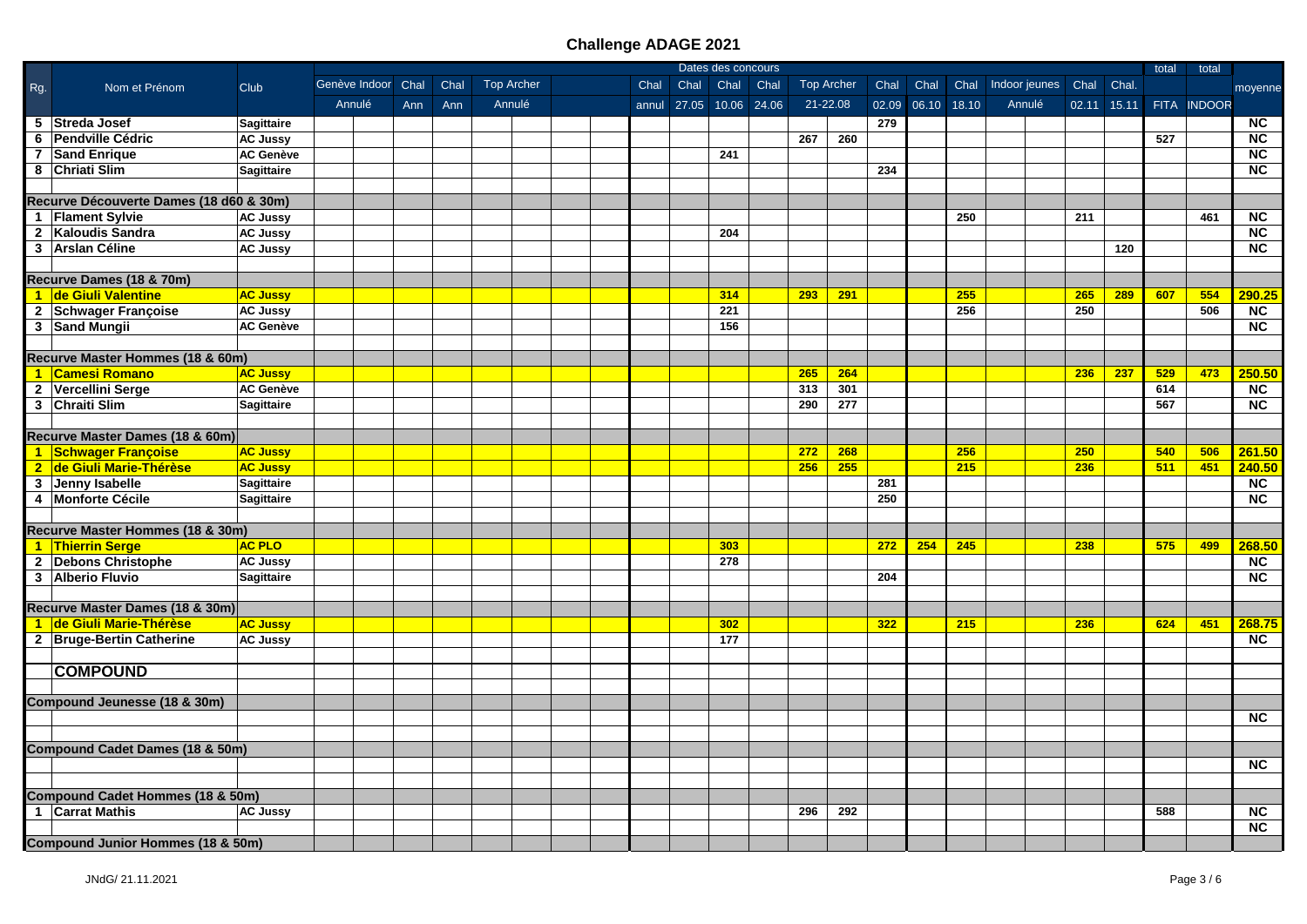|     |                                                |                   |                    |     |      |                   |  |      |                         | Dates des concours |     |                   |      |                   |     |                         |       |       | total | total       |                        |
|-----|------------------------------------------------|-------------------|--------------------|-----|------|-------------------|--|------|-------------------------|--------------------|-----|-------------------|------|-------------------|-----|-------------------------|-------|-------|-------|-------------|------------------------|
| Rg. | Nom et Prénom                                  | <b>Club</b>       | Genève Indoor Chal |     | Chal | <b>Top Archer</b> |  | Chal | Chal                    | Chal Chal          |     | <b>Top Archer</b> | Chal | Chal              |     | Chal Indoor jeunes Chal |       | Chal. |       |             | moyenne                |
|     |                                                |                   | Annulé             | Ann | Ann  | Annulé            |  |      | annul 27.05 10.06 24.06 |                    |     | 21-22.08          |      | 02.09 06.10 18.10 |     | Annulé                  | 02.11 | 15.11 |       | FITA INDOOR |                        |
|     | 1 Camesi Daniel                                | <b>AC Jussy</b>   |                    |     |      |                   |  |      |                         |                    |     |                   |      |                   | 264 |                         | 241   |       |       | 505         | <b>NC</b>              |
|     |                                                |                   |                    |     |      |                   |  |      |                         |                    |     |                   |      |                   |     |                         |       |       |       |             |                        |
|     | Compound Hommes (18 & 50m)                     |                   |                    |     |      |                   |  |      |                         |                    |     |                   |      |                   |     |                         |       |       |       |             |                        |
|     | 1 Abualkhair Ayman                             | Sagittaire        |                    |     |      |                   |  |      |                         |                    |     |                   | 258  |                   |     |                         |       |       |       |             | <b>NC</b>              |
|     | 2 Gremion Stéphane                             | <b>Sagittaire</b> |                    |     |      |                   |  |      |                         |                    |     |                   | 204  |                   |     |                         |       |       |       |             | $\overline{\text{NC}}$ |
|     |                                                |                   |                    |     |      |                   |  |      |                         |                    |     |                   |      |                   |     |                         |       |       |       |             |                        |
|     | <b>Compound Dames (18 &amp; 50m)</b>           |                   |                    |     |      |                   |  |      |                         |                    |     |                   |      |                   |     |                         |       |       |       |             |                        |
|     | 1 de Giuli Clémentine                          | <b>AC Jussy</b>   |                    |     |      |                   |  |      |                         | 345                | 322 | 330               |      |                   | 285 |                         | 278   | 281   | 675   | 566         | 310.25                 |
|     |                                                |                   |                    |     |      |                   |  |      |                         |                    |     |                   |      |                   |     |                         |       |       |       |             |                        |
|     | <b>Compound Master Hommes (18 &amp; 50m)</b>   |                   |                    |     |      |                   |  |      |                         |                    |     |                   |      |                   |     |                         |       |       |       |             |                        |
|     |                                                |                   |                    |     |      |                   |  |      |                         |                    |     |                   |      |                   |     |                         |       |       |       |             | <b>NC</b>              |
|     | <b>Compound Master Dames (18 &amp; 50m)</b>    |                   |                    |     |      |                   |  |      |                         |                    |     |                   |      |                   |     |                         |       |       |       |             |                        |
|     |                                                |                   |                    |     |      |                   |  |      |                         |                    |     |                   |      |                   |     |                         |       |       |       |             |                        |
|     | <b>INSTINCTIF</b>                              |                   |                    |     |      |                   |  |      |                         |                    |     |                   |      |                   |     |                         |       |       |       |             |                        |
|     |                                                |                   |                    |     |      |                   |  |      |                         |                    |     |                   |      |                   |     |                         |       |       |       |             |                        |
|     | <b>Instinctif Piccolo (15 &amp; 15m)</b>       |                   |                    |     |      |                   |  |      |                         |                    |     |                   |      |                   |     |                         |       |       |       |             |                        |
|     | 1 Henry Euryale                                | <b>AC Jussy</b>   |                    |     |      |                   |  |      |                         |                    |     |                   |      |                   |     |                         | 111   | 103   |       | 214         | $\overline{NC}$        |
|     |                                                |                   |                    |     |      |                   |  |      |                         |                    |     |                   |      |                   |     |                         |       |       |       |             |                        |
|     | Instinctif Mini (18 & 15m)                     |                   |                    |     |      |                   |  |      |                         |                    |     |                   |      |                   |     |                         |       |       |       |             |                        |
|     |                                                |                   |                    |     |      |                   |  |      |                         |                    |     |                   |      |                   |     |                         |       |       |       |             | <b>NC</b>              |
|     |                                                |                   |                    |     |      |                   |  |      |                         |                    |     |                   |      |                   |     |                         |       |       |       |             |                        |
|     | Instinctif Jeunesse Mixte (18 & 20m)           |                   |                    |     |      |                   |  |      |                         |                    |     |                   |      |                   |     |                         |       |       |       |             |                        |
|     |                                                |                   |                    |     |      |                   |  |      |                         |                    |     |                   |      |                   |     |                         |       |       |       |             | $\overline{NC}$        |
|     |                                                |                   |                    |     |      |                   |  |      |                         |                    |     |                   |      |                   |     |                         |       |       |       |             |                        |
|     | <b>Instinctif Cadet Dames (18 &amp; 30m)</b>   |                   |                    |     |      |                   |  |      |                         |                    |     |                   |      |                   |     |                         |       |       |       |             |                        |
|     |                                                |                   |                    |     |      |                   |  |      |                         |                    |     |                   |      |                   |     |                         |       |       |       |             | NC                     |
|     |                                                |                   |                    |     |      |                   |  |      |                         |                    |     |                   |      |                   |     |                         |       |       |       |             |                        |
|     | Instinctif Cadet Hommes (18 & 30m)             |                   |                    |     |      |                   |  |      |                         |                    |     |                   |      |                   |     |                         |       |       |       |             |                        |
|     |                                                |                   |                    |     |      |                   |  |      |                         |                    |     |                   |      |                   |     |                         |       |       |       |             | <b>NC</b>              |
|     |                                                |                   |                    |     |      |                   |  |      |                         |                    |     |                   |      |                   |     |                         |       |       |       |             |                        |
|     | Instinctif Junior Hommes (18 & 30m)            |                   |                    |     |      |                   |  |      |                         |                    |     |                   |      |                   |     |                         |       |       |       |             |                        |
|     | 1 Lachat Mathieu                               | Les Robins        |                    |     |      |                   |  |      |                         | 160                |     |                   | 198  |                   |     |                         |       |       | 358   |             | <b>NC</b>              |
|     |                                                |                   |                    |     |      |                   |  |      |                         |                    |     |                   |      |                   |     |                         |       |       |       |             |                        |
|     | Instinctif Hommes (18 & 30m)                   | $\mathbf n$       |                    |     |      |                   |  |      |                         |                    |     |                   |      |                   |     |                         |       |       |       |             |                        |
|     | 1 Magnin Jonathan                              | <b>AC Jussy</b>   |                    |     |      |                   |  |      |                         |                    | 190 | 236               |      |                   |     |                         |       |       | 426   |             | <b>NC</b>              |
|     |                                                |                   |                    |     |      |                   |  |      |                         |                    |     |                   |      |                   |     |                         |       |       |       |             |                        |
|     | Instinctif Dames (18 & 30m)                    |                   |                    |     |      |                   |  |      |                         |                    |     |                   |      |                   |     |                         |       |       |       |             |                        |
|     | 1 de Sibenthal Aline                           | <b>MDA</b>        |                    |     |      |                   |  |      |                         | 147                |     |                   |      |                   |     |                         |       |       |       |             | $\overline{\text{NC}}$ |
|     | 2 Guerra Magali                                | <b>AC Jussy</b>   |                    |     |      |                   |  |      |                         |                    |     |                   |      |                   |     |                         |       | 75    |       |             | $\overline{\text{NC}}$ |
|     |                                                |                   |                    |     |      |                   |  |      |                         |                    |     |                   |      |                   |     |                         |       |       |       |             |                        |
|     | <b>Instinctif Master Hommes (18 &amp; 30m)</b> |                   |                    |     |      |                   |  |      |                         |                    |     |                   |      |                   |     |                         |       |       |       |             |                        |
|     | 1 Gfeller Michel                               | <b>MDA</b>        |                    |     |      |                   |  |      |                         | 241                |     |                   | 240  |                   |     |                         |       |       | 481   |             | NC                     |
|     | 2 Chappuis Pascal                              | <b>Les Robins</b> |                    |     |      |                   |  |      |                         | 214                |     |                   | 212  |                   |     |                         |       |       | 426   |             | $\overline{NC}$        |
|     | 3 Blaser Bernard                               | <b>Les Robins</b> |                    |     |      |                   |  |      |                         |                    |     |                   | 221  |                   |     |                         |       |       |       |             |                        |
|     | 4   Lachat Maurice                             | <b>Les Robins</b> |                    |     |      |                   |  |      |                         | 170                |     |                   |      | 192               |     |                         |       |       |       |             | <b>NC</b>              |
|     | 5 IIIi Alexandre                               | <b>KKPLO</b>      |                    |     |      |                   |  |      |                         | 134                |     |                   |      |                   |     |                         |       |       |       |             | $\overline{\text{NC}}$ |
|     | 6   Palfi Christian                            | <b>MDA</b>        |                    |     |      |                   |  |      |                         | 132                |     |                   |      |                   |     |                         |       |       |       |             | NC                     |
|     |                                                |                   |                    |     |      |                   |  |      |                         |                    |     |                   |      |                   |     |                         |       |       |       |             |                        |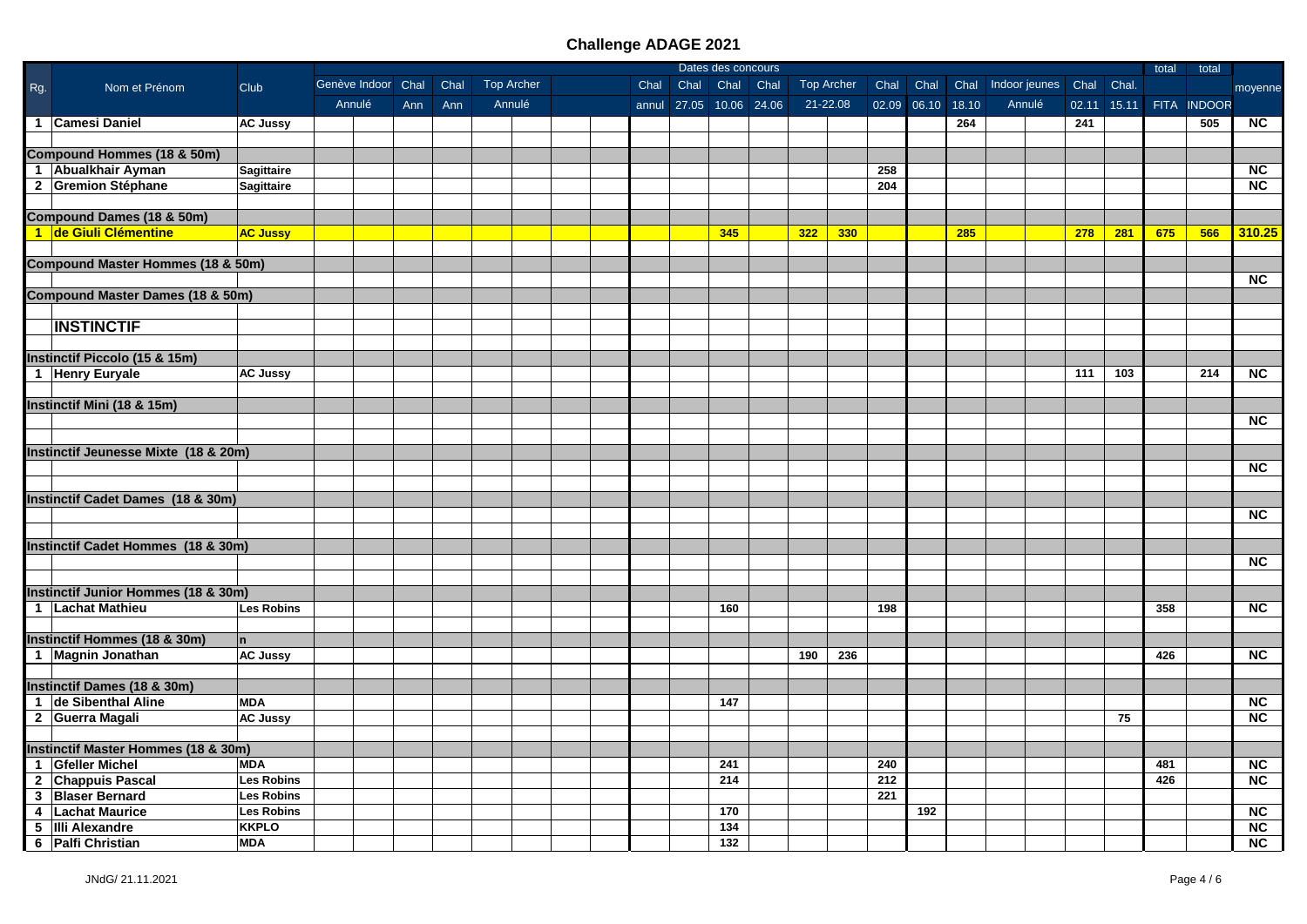|     |                                    |              |                                    |  | Dates des concours |        |  |  |  |  |  |     |  |                                                                        | total | total |  |  |  |                                                                                   |         |
|-----|------------------------------------|--------------|------------------------------------|--|--------------------|--------|--|--|--|--|--|-----|--|------------------------------------------------------------------------|-------|-------|--|--|--|-----------------------------------------------------------------------------------|---------|
| Rg. | Nom et Prénom                      | Club         | Genève Indoor Chal Chal Top Archer |  |                    |        |  |  |  |  |  |     |  | Chal Chal Chal Chal Top Archer Chal Chal Chal Indoor jeunes Chal Chal. |       |       |  |  |  |                                                                                   | movenne |
|     |                                    |              | Annulé<br>Ann Ann                  |  |                    | Annulé |  |  |  |  |  |     |  |                                                                        |       |       |  |  |  | annul 27.05 10.06 24.06 21-22.08 02.09 06.10 18.10 Annulé 02.11 15.11 FITA INDOOR |         |
|     | Guillot Pierre                     | <b>KKPLO</b> |                                    |  |                    |        |  |  |  |  |  | 109 |  |                                                                        |       |       |  |  |  |                                                                                   | NC .    |
|     |                                    |              |                                    |  |                    |        |  |  |  |  |  |     |  |                                                                        |       |       |  |  |  |                                                                                   |         |
|     | Instinctif Master Dames (18 & 30m) |              |                                    |  |                    |        |  |  |  |  |  |     |  |                                                                        |       |       |  |  |  |                                                                                   |         |
|     |                                    |              |                                    |  |                    |        |  |  |  |  |  |     |  |                                                                        |       |       |  |  |  |                                                                                   |         |